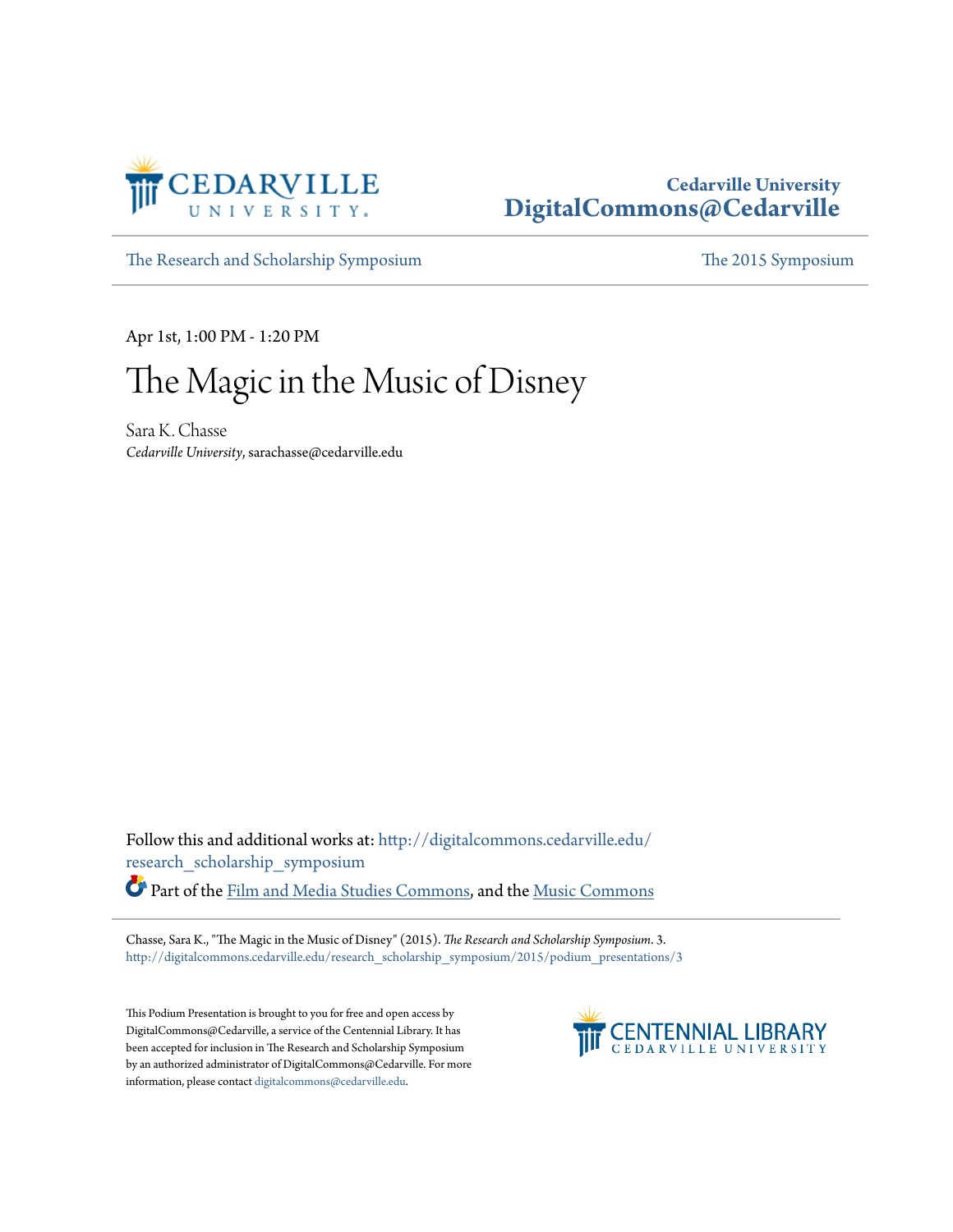## The Magic in the Music of Disney

Disney has been a very powerful and influential franchise over the past several decades. There are many people who know of their films and music. The theme parks are highly visited and is a dream destination for occasions ranging from students' graduation presents to couples' honeymoons. The atmosphere in the parks is unique, thanks to Disney's imagination. Many of the attractions at those theme parks are based on the films that Disney has created. The films are successful in the sense that many have been named, "Disney classics," and have music in them that is very popular. Since the late twentieth century, Disney has been making some of the highest grossing films. Disney currently has the fifth highest grossing film of all time, which is "Frozen." Companies such as Universal Studios cannot be dismissed when discussing successful film industries, however, none can quite compare to the immense success of Disney. How does one franchise have so much success that its films are "an important part of many children's viewing experience worldwide?"<sup>1</sup> Walt Disney created a film industry that has captivated people of all ages for years, and the main reason for the franchise's success is its music.

The music of Disney has purpose. It is intentional, and it always has been. The music is also thematic, giving audiences an idea of what to feel and a distinction between films. These are two reasons in which Disney music has become so successful. However, it is Walt Disney's imagination and way of doing things that need to be discussed first. Without his creativity, the intentional and thematic music in which so many people love would not be in existence the way it is today.

 $\overline{\phantom{a}}$ 

<sup>1</sup> David Whitley, *The Idea of Nature in Disney Animation* (Aldershot, Eng.:, Ashgate, 2008)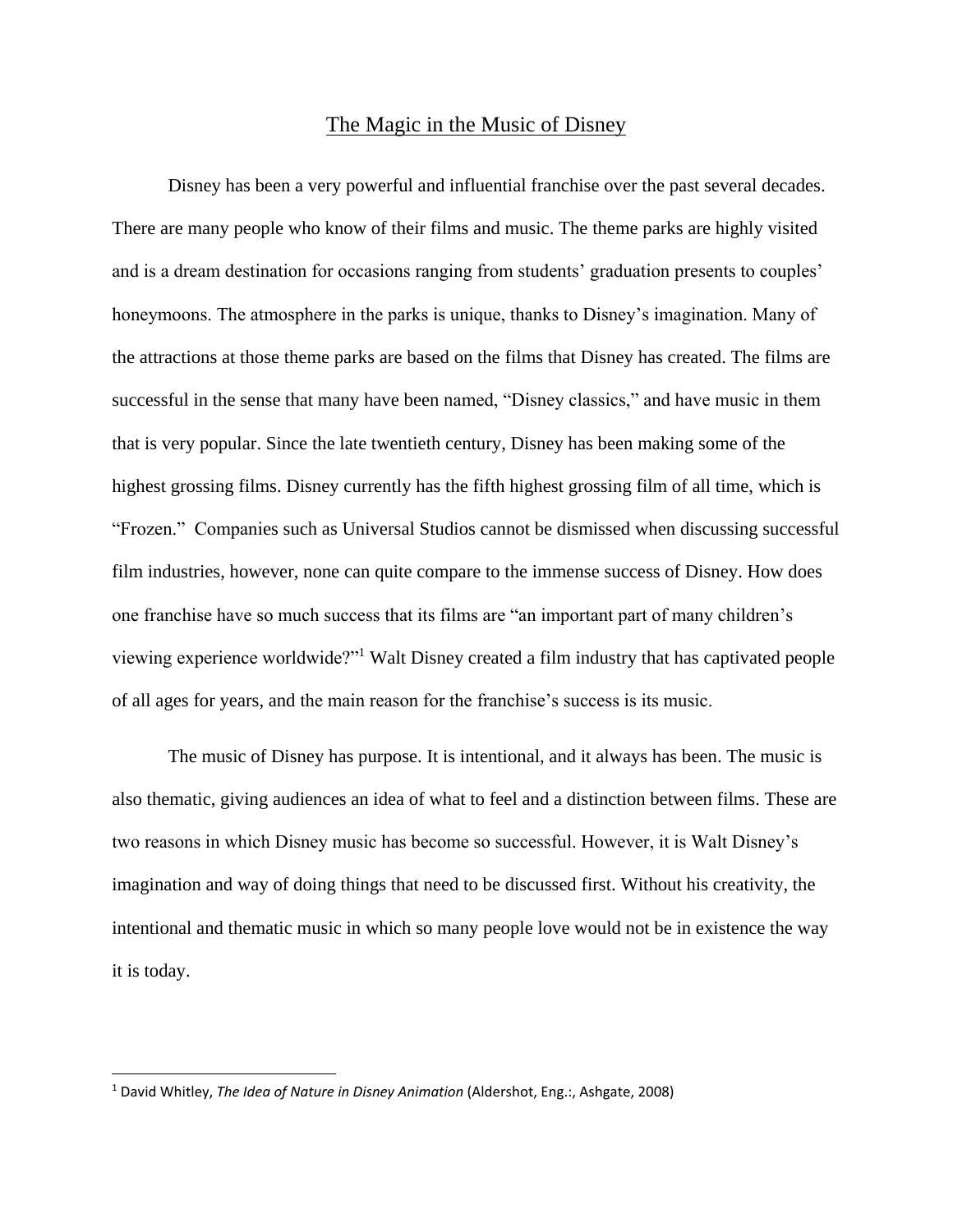Since the beginning, Walt Disney had a vision for his films. He was a sketch artist and a voice actor himself, so he knew what kind of talent he needed in his studios. He wasn't merely going with the flow of the industry. His creations were a mixture of his original ideas and inspiration from others in and out of the same profession. "It is clear that Disney's films were the result of a shrewd mixture of his own personal intuition and the more scholarly culture of some of his collaborators, all of it supported by solid documentary tools-the library, film viewings-and continuous in-house training for artists on the studio premises."<sup>2</sup> He had a team to help him make his imagination come to life. It wasn't solely Walt thinking up every idea. He said it himself, in the early sixties: "You know, I was stumped one day when a little boy asked, 'Do you draw Mickey Mouse?' I had to admit I do not draw any more. 'Then you think up all the jokes and ideas?' 'No,' I said, 'I don't do that.' Finally, he looked at me and said: 'Mr. Disney, just what do you do?' 'Well,' I said, 'sometimes I think of myself as a little bee. I go from one area of the Studio to another and gather pollen and sort of stimulate everybody. I guess that's the job I do."<sup>2</sup> This quote describes a lot of what Disney did in every aspect of his career. He created an innovative and welcoming atmosphere for everyone. He was not concerned with how things were, but with how things ought to be. In the book, "Realityland", by David Koenig, who spent ten years interviewing over 200 employees, or "cast members", of Walt Disney World, it says, "Here, everybody introduced themselves by first name only, a practice insisted on by Walt to promote friendliness. They also learned that, to maintain the illusion that this was all a show, they were to use the terminology of show business. They were cast members, not employees, wearing costumes, not uniforms, serving guests, not customers. The audience, not crowed,

 $\overline{\phantom{a}}$ 

<sup>2</sup> *Once Upon a Time: Walt Disney, the Sources for inspiration for the Disney Studios* (Munich: Prestel, 2006), 26. 3 David Koenig, *Realityland: True-Life Adventures at Walt Disney World* (Irvine, CA: Bonaventure Press, 2007), 203.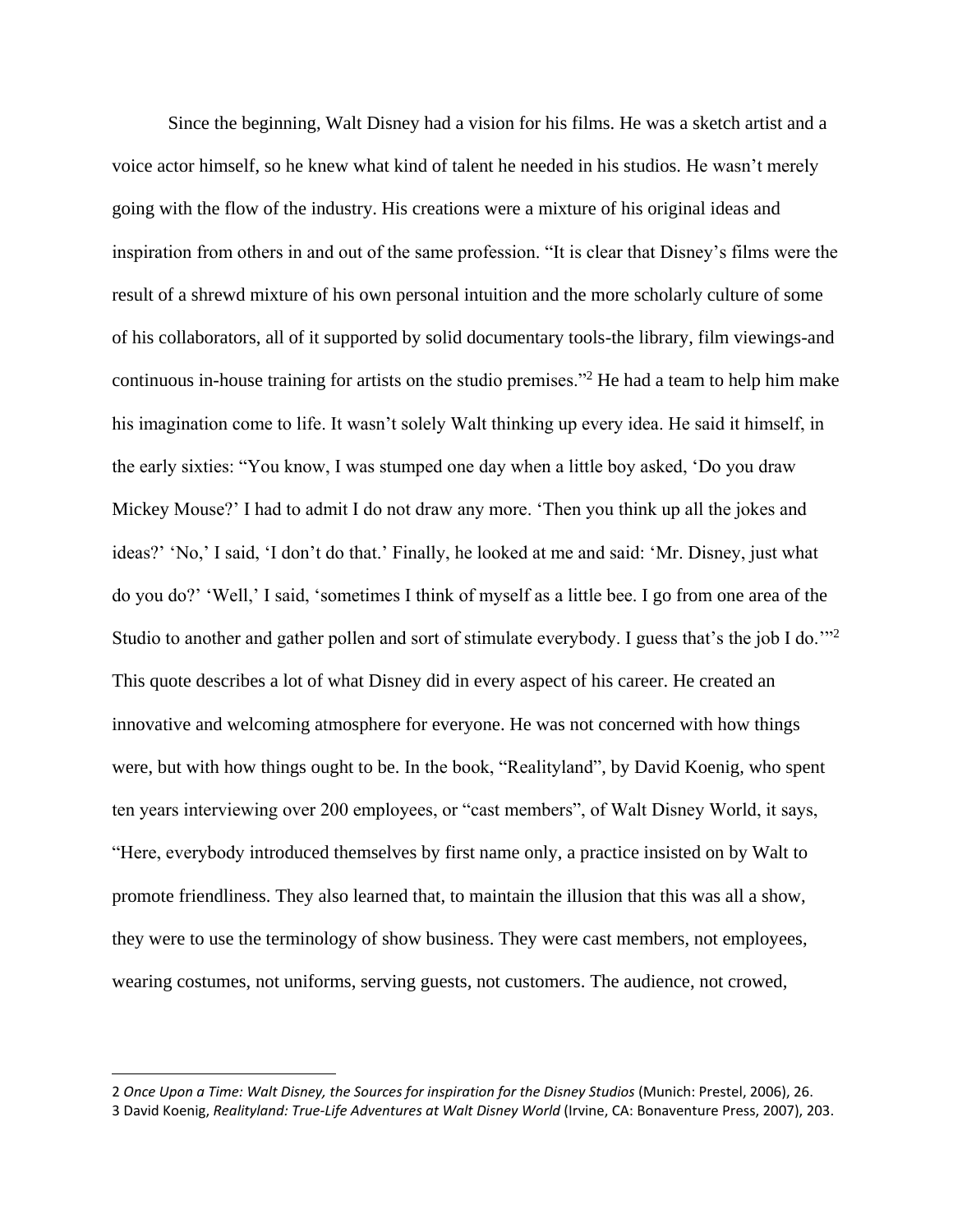enjoyed attractions and adventures, not rides."<sup>3</sup> Walt had a vision-for his music, his films, his parks-and he has kept it alive by instilling his way of viewing and doing things in his studios.

Walt Disney joined the army at the young age of sixteen, after attending the Fine Arts Academy in Chicago. After coming back from the army, he moved out of his parents' home because they were not supportive of Disney's desire to make art his career. So, he got a job at Kansas City Film Ad Compan<sup>3</sup>y, which was the start of cartoon animation for him. Daisy Disney, Walt's daughter, explains Disney's strong desire to be different and creative. At this point, Disney was at his job at the Kansas City Film Ad Company.

"The art manager gave Father a photograph of a fedora hat. Under it Father was supposed to draw a face so he drew a character with an electric-light-bulb nose and a silly grin. The art manager didn't see the completed job until he viewed it on the screen. When Father's fedora wearer appeared, the big boss let out a wild "Haw haw" and said, 'Thank God we've got something new around here for a change. I'm sick of those pretty boys we've been showing."<sup>4</sup>

Disney was a strong-willed, creative individual, with a lot of early experience in the world of art. He loved music and his love for art really fueled his film-making industry. Without his strong passion for the arts from his early ages, there might have never been an industry so successful in helping people escape reality and enter into such a magical world of film and music.

From the very beginning of his career in cartoon making, Disney had an idea about how music was going to affect and play a role in his films. The first idea we will discuss is that the music is purposeful. To quote David Tietyen,, author of "The Musical World of Walt Disney": "Disney never imagined taking the easy way out. That's certainly in my opinion one of the secrets of his success. Never to leave a thing until it had been milked in every possible way, and working it out in the best possible manner no matter how much time it took or how much money

 $\overline{a}$ 

<sup>4</sup> Daisy Disney Miller, *The Story of Walt Disney* (New York: Holt, 1957), 60.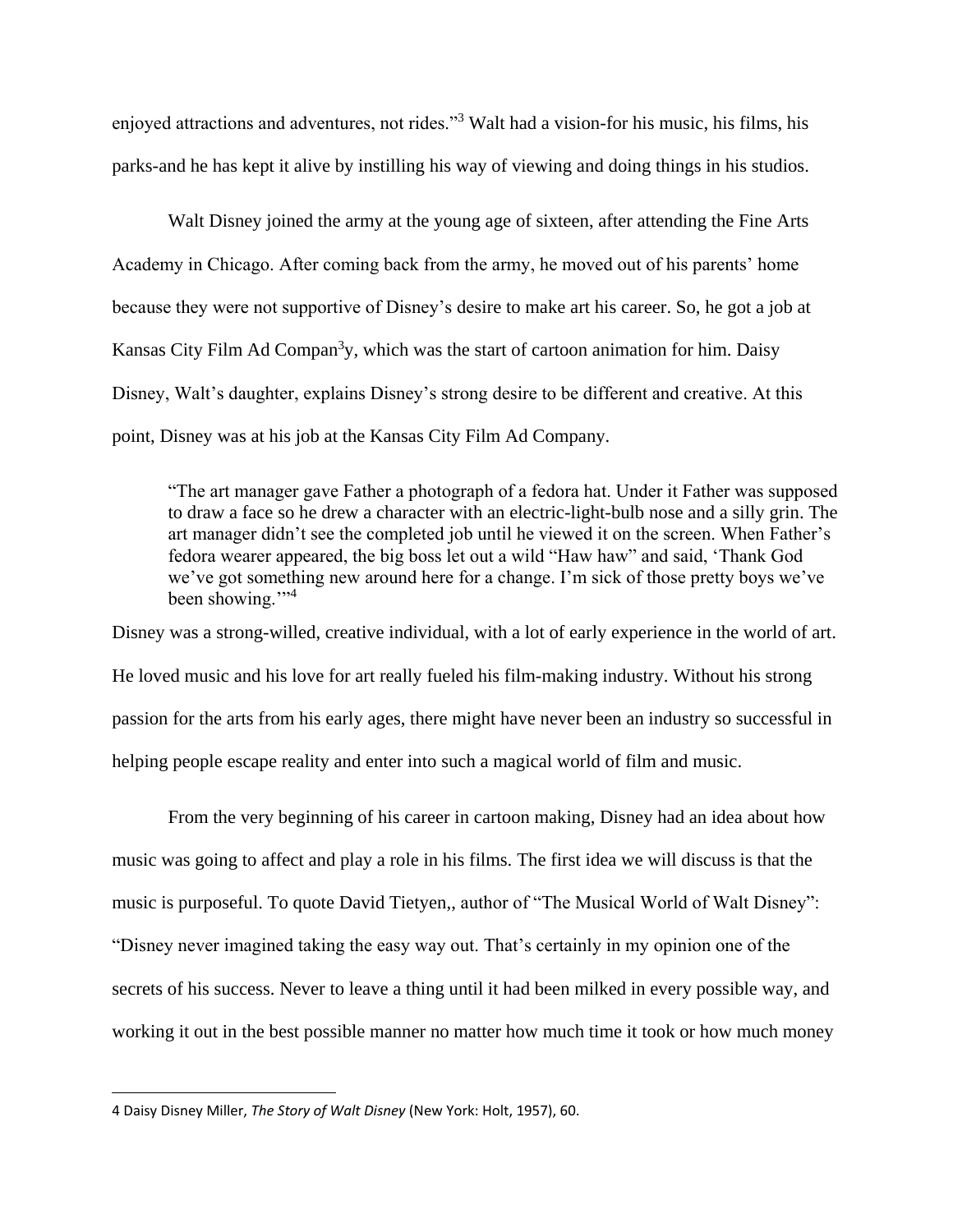it cost. He built his pictures that way." David Tietyen, also says, "Disney was extremely concerned that sound and music were an integral part of his productions and that the synchronization of sound and action was perfect." Films made in the Disney studios have never been taken lightly. Walt Disney made sure to promote precision in all of his films, resulting in huge successes. The Band Concert, which is the first colored Mickey Mouse cartoon, got "raving reviews", says Tietyen. Otis Ferguson commented on the film saying: "The Band Concert is a good reminder that the musical staff at work on the cartoons always seem to be well out front of other musical staffs in the industry. I do not mean for the mere synchronization and recording of sound, but for making sound a natural and basic part of the production, for originating scores and for putting them over with good orchestral swing and nice handling of the vocal work-trios, choruses, whatever. The music is light, but often fetching and always adequate, its function well understood." In this clip, it's easy to see how the music truly brings the animation to life. (SHOW CLIP) This cartoon, which came out in 1935, was just the beginning of this success story. Bambi, another film Disney worked on personally, came out seven years later, and the synchronization of music and action is still very obvious. In this clip of Bambi, the music being played by the orchestra is lined up exactly with the movement of the raindrops and of the nature, in general. (SHOW CLIP) Even after Disney passed away, the way of doing things was wellcemented into the studio that it was like Walt was still around. Aristocats, which came out 4 years after his death, shows a lot of the same ideas of precise sound and action synchronization. In this clip, it is plain to see the different sounds lining up with the movement and the music lining up with the motions, as well. (SHOW CLIP) So, the music moves the scenes in the film to a purposeful beat, making each song recognizable. There is always something to vividly picture when listening to Disney music, whether it be plates dancing around in "Beauty and the Beast"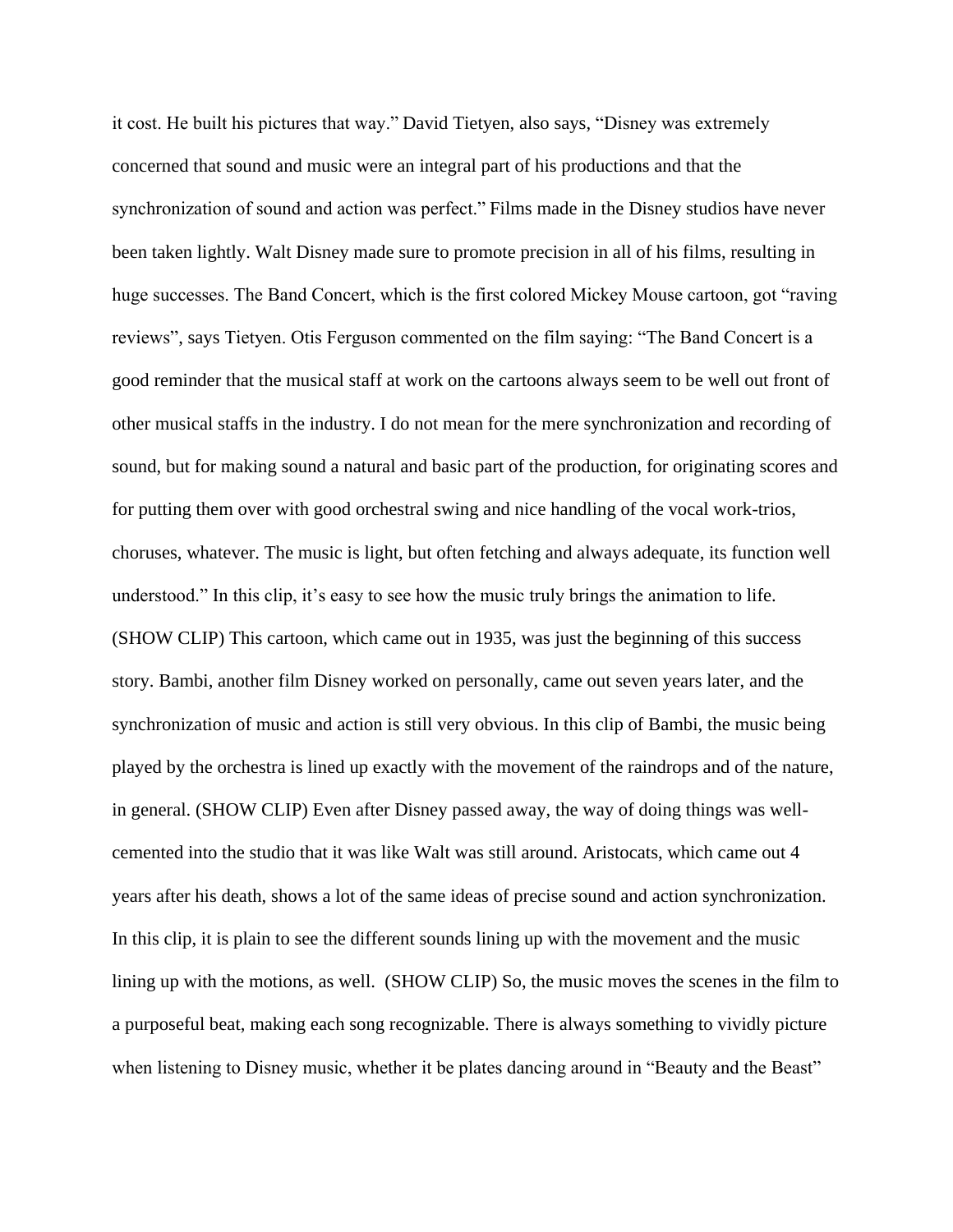or Ariel contemplating her life as she wishfully stares at the shore in "The Little Mermaid." Every note, every rhythm, every lyrics is made to fit the animation perfectly, and it helps peoples' imaginations soar right along with the creators'.

Not only is the music intentional, but it is also thematic. In order for Disney to be successful, it had to, and still has to keep creating films that present new ideas and new material. In the book "The Idea of Nature in Disney Animation," author David Whitley states,

"Disney's single most impressive achievement in the history of the animated film was arguably to demonstrate the commercial and artistic viability of the animated feature. The transition from short cartoon to feature length animation was not simply a question of expansion in terms of running time however. In order to develop themes and plotlines with the capacity to enthrall audiences over more substantial periods, new elements had to be brought in to extend the range of the gags and quick-fire comedy that had been the essence of the cartoon short. In a sense, a whole new kind of narrative had to be evolved, with a different focus and set of thematic concerns to those that had prevailed previously."<sup>4</sup>

New themes needed to be presented in order for people to really catch on to the films and be intrigued by them. Something that Disney instilled into the studios was the idea of thematic music. For example, Bambi had a theme revolving around the conflict between nature and humans. So, the studio had to come up with music that fit that theme well. The music brings to life the nature that is portrayed in the film to make you really feel something when the humans start to make conflict arise. Another example is "The Hunchback of Notre Dame." The music composed for that movie was not happy and light like the music in, say, "Snow White." The music needed to fit the time period and the setting. So you hear Gregorian chants and big bells ringing to imitate the actual bells of Notre Dame. The Disney studio composes music that fits the

 $\overline{a}$ 

<sup>4</sup> Whitley, David. *The Idea of Nature in Disney Animation*. Aldershot, Eng.: Ashgate, 2008.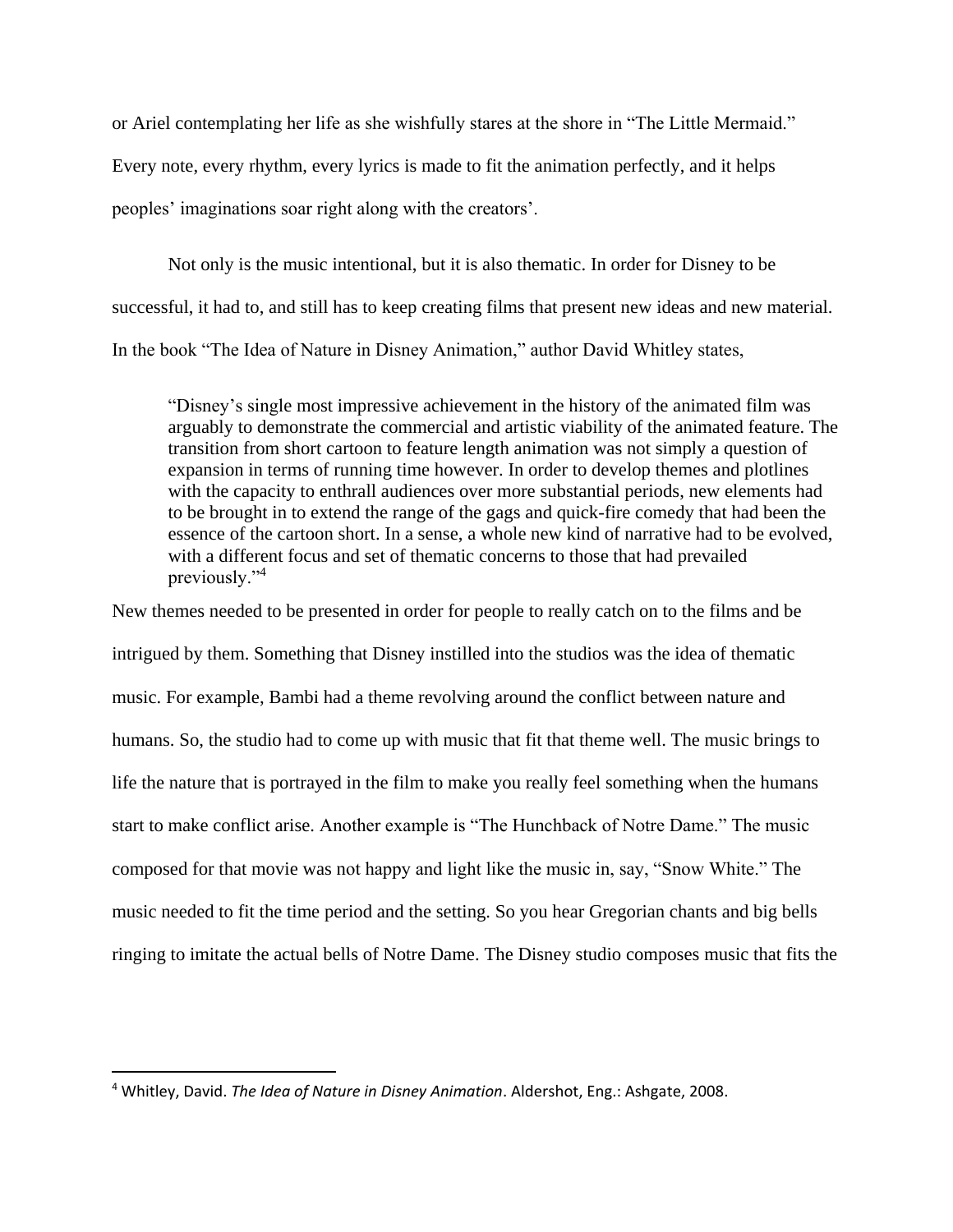films; makes sense to be in the film. Therefore, Disney music cannot fit a mold. Each film has distinct music.

In conclusion, Walt Disney created a film industry that has touched the lives of people of all ages for years, and the main reason for this is the music. To quote David Tietyen once more, "Walt Disney was not a musician, he was a cartoonist. In fact, from all reports, he had no formal music education. Yet, the music and songs that flowed from his studio have become a part of our American heritage. These are songs that evoke fond childhood memories—memories of being caught up in the magical fantasies created by Disney. His music was cheerful, carrying a message of hope; appealing to all generations with a universal theme that life has much to offer. Disney's films were not children's films but they touched the child in all of us. As one Disney songwriter commented, 'His most successful films had heart. There was always something in them that would reach out and touch one of our human emotions. This is what Walt added to each film he was personally involved with."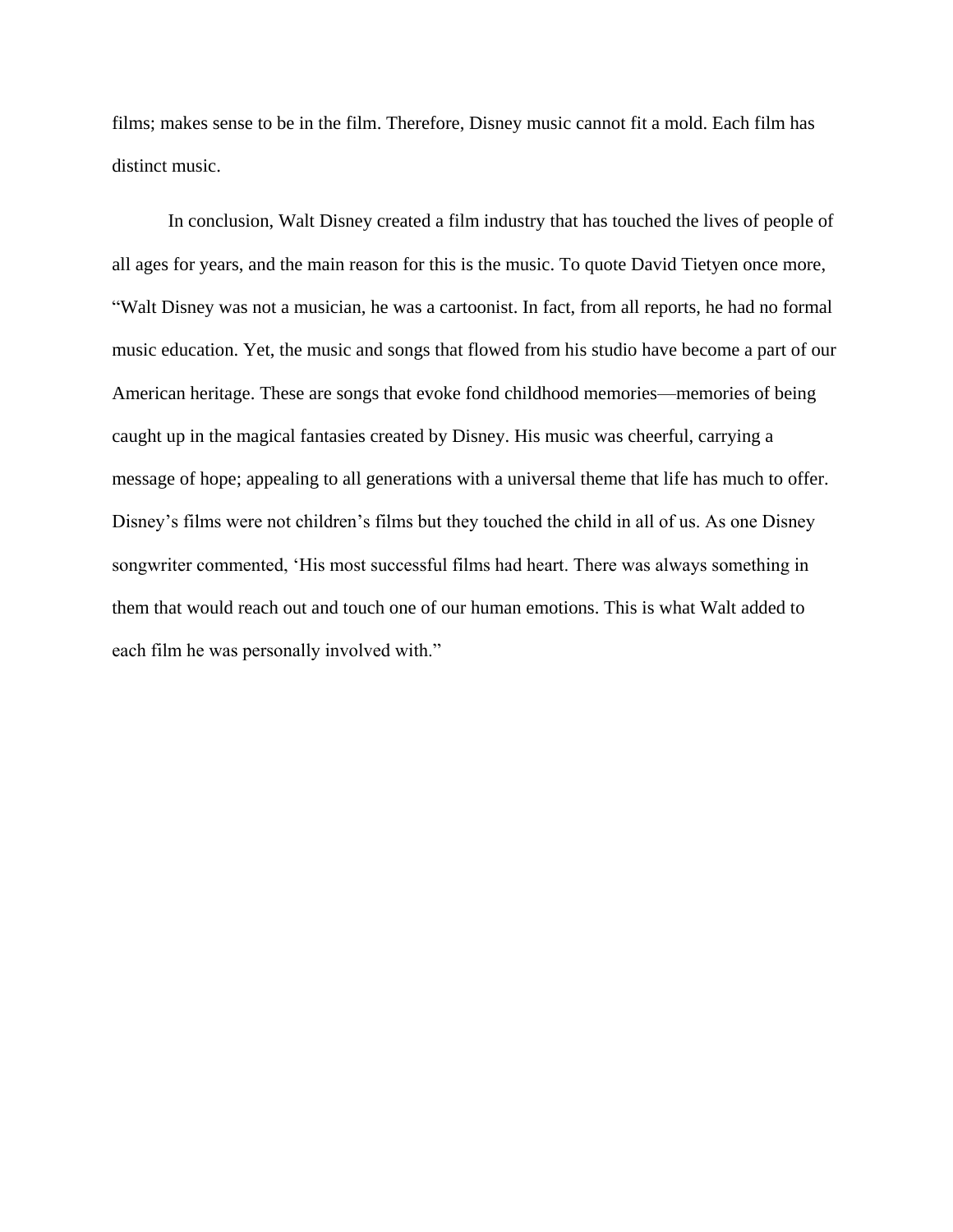## Bibliography

- Barrett, Katherine, and Richard Greene. *Inside the Dream: The Personal Story of Walt Disney*. New York, NY: Disney Editions, 2001.
- Butsch, Richard. *The Making of American Audiences from Stage to Television, 1750-1990*. Cambridge: Cambridge University Press, 2000.
- Carson, Charles. ""Whole New Worlds": Music and the Disney Theme Park Experience." *Ethnomusicology Forum*: 228-35.
- *Fantasia 2000*. Walt Disney Home Video, 2000. Film.
- Izard, Ralph S. "Walt Disney: Master of Laughter and Learning." *Peabody Journal of Education*: 36-41.
- Johnson, Paul. *Creators: From Chaucer and Dürer to Picasso and Disney*. New York: HarperCollins Publishers, 2006.
- Koenig, David. *Realityland: True-life Adventures at Walt Disney World*. Irvine, CA: Bonaventure Press, 2007.
- Korkis, Jim, and Diane Disney Miller. *The Vault of Walt: Unofficial, Unauthorized, Uncensored Disney Stories Never Told*. Rev. ed. Orlando, FL: Theme Park Press, 2012.
- Lindsay, Stan A. *The Essence of Rhetoric: In Disney Music*. Say Press, 2010.
- McN. "Disney's 'Fantasia'" *The Musical Times* 82, no. 1183 (1941): 349.
- Miller, Diane Disney, and Pete Martin. *The Story of Walt Disney*. New York: Holt, 1957.
- Newsom, Jon. "A Sound Idea: Music for Animated Films." *U.S. Library of Congress Quarterly Journal* 37, No. 3,4 (1980): 279-309.
- Nooshin, Laudan. "Circumnavigation with a Difference? Music, Representation and the Disney Experience." *Ethnomusicology Forum*: 236-51.
- *Once upon a Time: Walt Disney, the Sources of Inspiration for the Disney Studios*. Munich: Prestel, 2006.
- Stein, Andi. *Why We Love Disney: The Power of the Disney Brand*. New York: Peter Lang, 2011.
- Tietyen, David. *The Musical World of Walt Disney*. Milwaukee, Wis.: H. Leonard Pub., 1990.

*The Disney Collection*. Hal Leonard, 1992.

Wasko, Janet. *Understanding Disney: The Manufacture of Fantasy*. Cambridge, UK: Polity, 2001.

Whitley, David. *The Idea of Nature in Disney Animation*. Aldershot, Eng.: Ashgate, 2008.